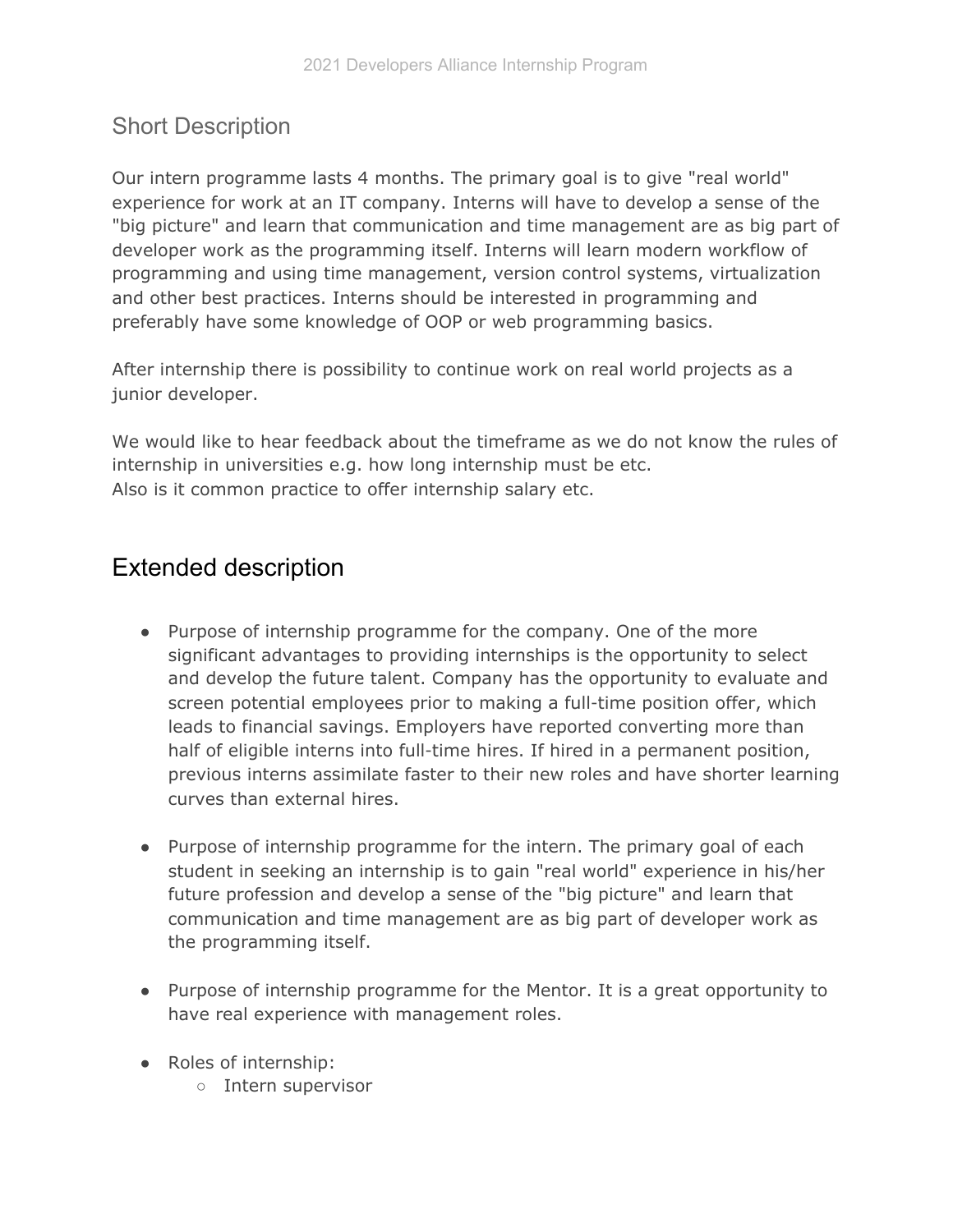- Intern supervisor can be the same person as a mentor or different persons.
- Supervisor will do a 10 min intern daily standup.
- Intern supervisor is a key person to communicate with about tasks, workflow, etc.
- Set goals for your intern's progress. You can help your intern set goals for completion of various tasks, including daily goals, weekly goals, and monthly goals.
- Mentor
	- Mentor will assist in hiring interns, conduct an orientation, collaborate with the intern to develop learning goals, and regularly evaluate the intern's performance and the success of the program.
	- Throughout the internship, the intern will look to his/her mentor first with questions. The mentor should be prepared to offer guidance on project tasks and responsibilities, including instructions on how tasks should be carried out. The mentor should also be available for general questions pertaining to the company or the industry, where the intern can learn from the mentor's experience.
	- The role of the mentor should involve a commitment of time to the intern's experience. Suggestions might include scheduling a lunch together on the intern's first day, so that the intern and mentor can begin to get to know each other. Some mentors may choose to offer an "open-door" to the intern, and encourage him/her to stop by anytime with questions. Other mentors might prefer the structure of a regularly-scheduled weekly meeting, where the intern is encouraged to bring a list of any questions he/she might have from the past week. Either way, it is important that every intern knows that someone is available to answer his/her questions.
- Intern
	- The magento platform is relatively complicated so preferably interns already have web development experience. After the initial intern program we can hire interns and promote them to junior developers if there are suitable projects at that moment.
	- Intern should be able to dedicate 20 40h to work.
- What do you want your intern(s) to accomplish during the program?
	- Interns should be able to
		- Set up any magento project locally
		- Use xdebug and know basics of debugging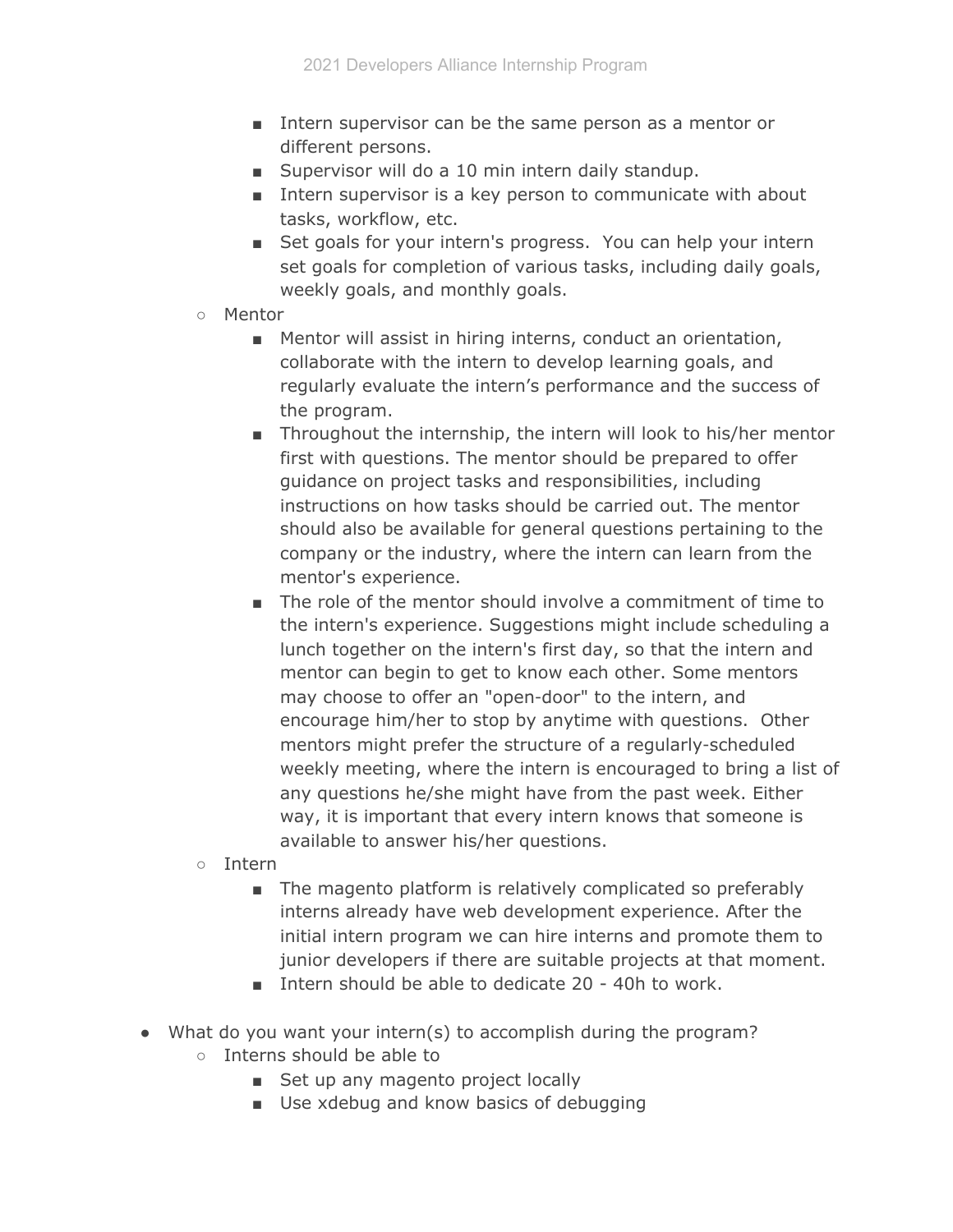- Finished at least one test task
- Know the basics of communication in a company
- Know the basics of agile development
- Be able to do simple tickets in time efficient manner
- Intern programme duration is 4 months
- Intern programme start date is 15th of February
- Intern salary is 300 gel/month netto
- It is possible to adapt and relate to intern coursework
- What will your intern(s) do on a daily basis, and what are some projects you may assign?
	- Here below is a list of tasks and a possible timeframe:
- 1. Test task non magento Pre-internship.
	- **○ Timeframe**
		- $\blacksquare$  1 2 weeks
	- **What is it**
		- Depending on intern level we give an object oriented test task. If an intern is experienced with programming, we can go to step 3.
	- **How**
		- Interns should do it more or less independently. Task in Bitbucket:
		- Test task is created and assigned in the Ticket system and the intern should use the kanban board and log time however much he is working.
		- Dmitry checks it in the end.
	- **Why**
		- This is to see the intern abilities and filter out non suitable interns. We had a couple situations when they are not capable of doing any programming after a month. We need to think of some not too strict deadlines until when interns should show some progress.
- 2. Workflow intro
	- **○ Timeframe**
		- $\Box$  0.5 1 days
	- **What it is**
		- Simple onboarding. Interns must have all system accounts(Tickets, chat etc), understand how time logging works, how agile board works etc.
		- Go to lunch together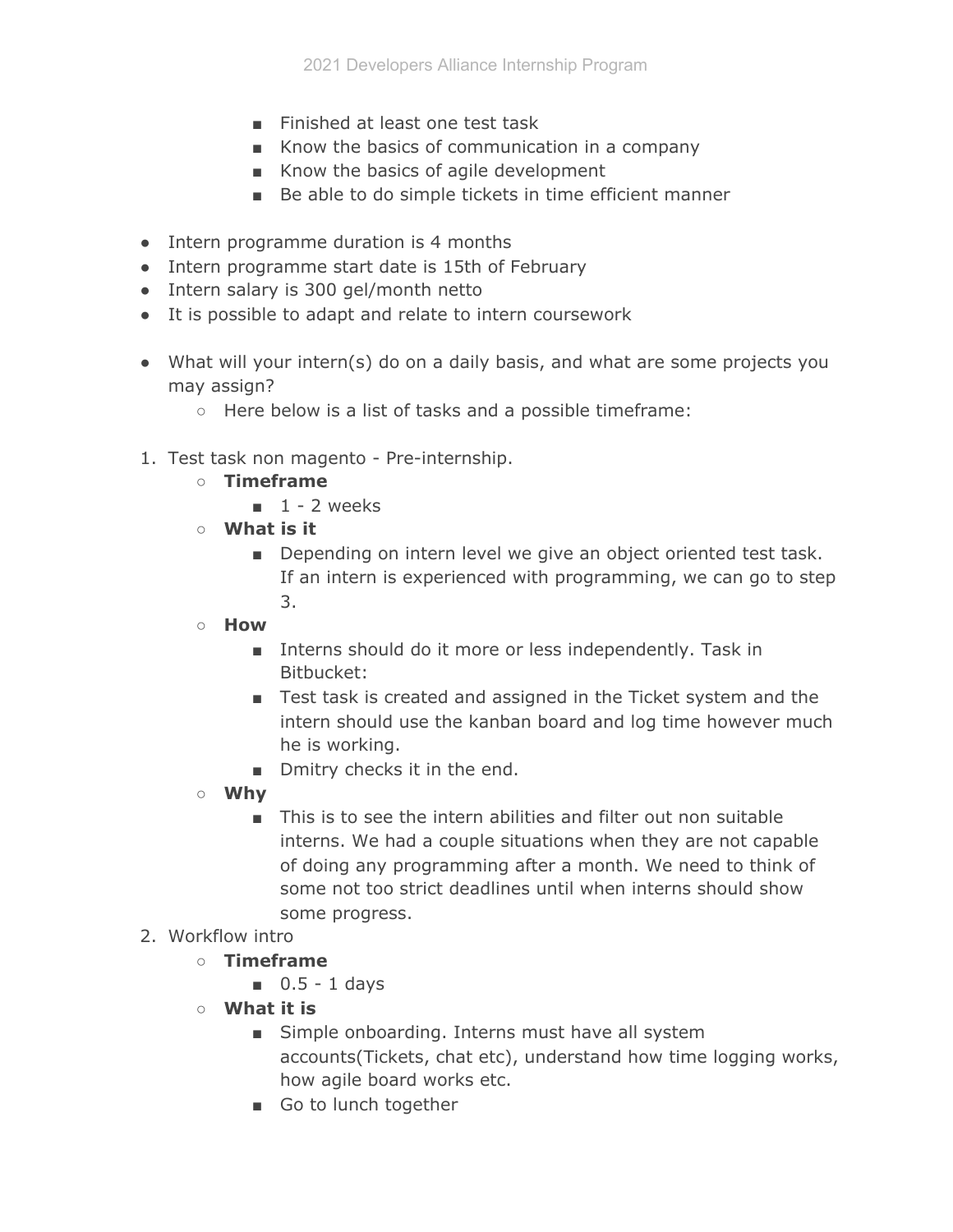- **How**
	- We send an *onboarding quide* doc with all the info containing accesses and workflow description. Intern manager can show all systems in practice and make some small workshop in the meeting room to show everything on a big screen(or remotely).
	- We send access to case studies and debug flowcharts, repositories etc.
	- We send access to phpstorm shortcut list
- **Why**
	- Intern should have all info in one doc as in a reference quide. Employees with good onboarding experience have much better results in the first year.
- 3. Set up Magento 2 local dev environment with sample data using LAMP stack.
	- **○ Timeframe**
		- $\Box$  2 3 days
	- **○ How**
		- Link to tutorial: [add link]
	- **○ Why**
		- It is essential to be able to set up a local dev environment manually understanding composer.
- 4. Set up Magento local dev environment with docker
	- **○ Timeframe**
		- $\blacksquare$  1 2 days
	- **○ How**
		- Link to our dockergento and description: <https://github.com/developersalliance/magento2-dockergento>
	- **○ Why**
		- It is essential to be able to set up a local dev environment fast and precisely.
- 5. Ghosting 2 days, maybe more
	- **What is it**
		- Intern can sit with a senior dev and watch how he works and ask some questions. Ideally dev should explain a bit the thought process on how he is solving the ticket, how doing debugging.
	- **How**
		- Senior dev can choose the days and prioritize tickets ideally to show both the development and debugging process. We can add some bonus for it like 50 gel per day but it should not disturb the developer too much from normal days work.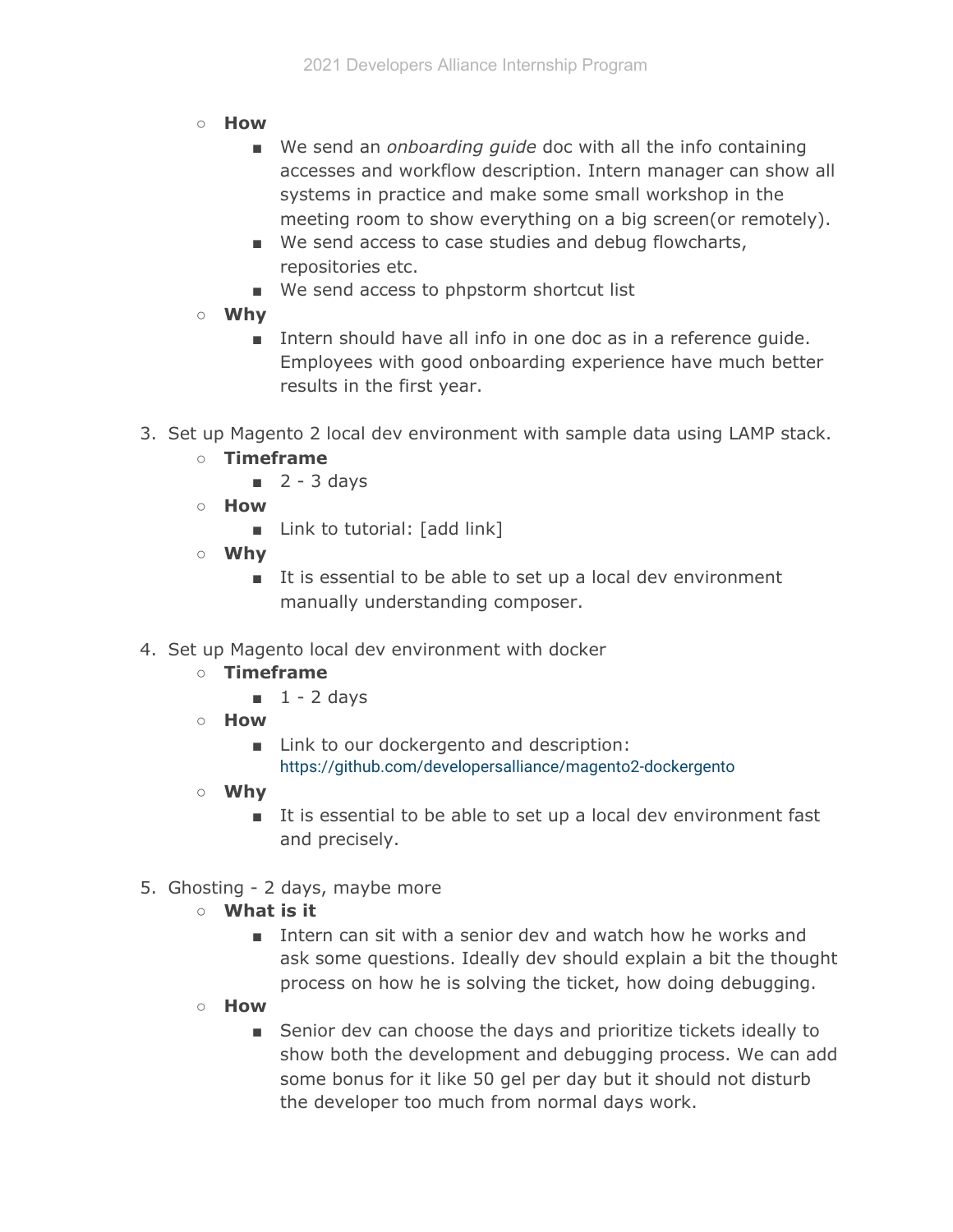- **○ Why**
	- Purpose of ghosting is to introduce to the real world development process. Doing a well defined task is relatively easy and the hardest part in developer work is to know how not to get lost if the task is confusing and just observing a professional can teach a lot about the thought flow in real life situations.
- 6. Magento 2 test task Nr. 1.
	- **○ Timeframe**
		- 2 weeks
	- **○ How**
		- Link to test task: [https://bitbucket.org/developers-alliance/developers-test/src/m](https://bitbucket.org/developers-alliance/developers-test/src/master/) [aster/](https://bitbucket.org/developers-alliance/developers-test/src/master/)
		- Interns should use an agile board already and be able to move around tickets and add comments, ask questions etc.
		- Maybe we should make at least 2 test tasks, PSD to HTML and the one we have, frontend and backend task.
	- **○ Why**
		- Magento 2 task that deals with backend and frontend is essential for wider understanding of the platform
- 7. Mid programme Evaluation
	- Discuss how the intern is contributing, strengths and areas needing growth, and any other feedback for the intern. Invite the intern to report on project status and ask questions.
- 8. Magento 2 test task Nr. 2. PSD to HTML
	- **○ Timeframe**
		- 2 weeks
	- **○ How**
		- Link to test task: [Add link]
	- **○ Why**
		- PSD to HTML is one of web development cornerstones
- 9. Magento 2 test task Nr. 3. Debug and fix 3 issues.
	- **○ Timeframe**
		- 1 week
	- **○ How**
		- We will prepare a repository with a real magento 2 project and 3 bug tickets.